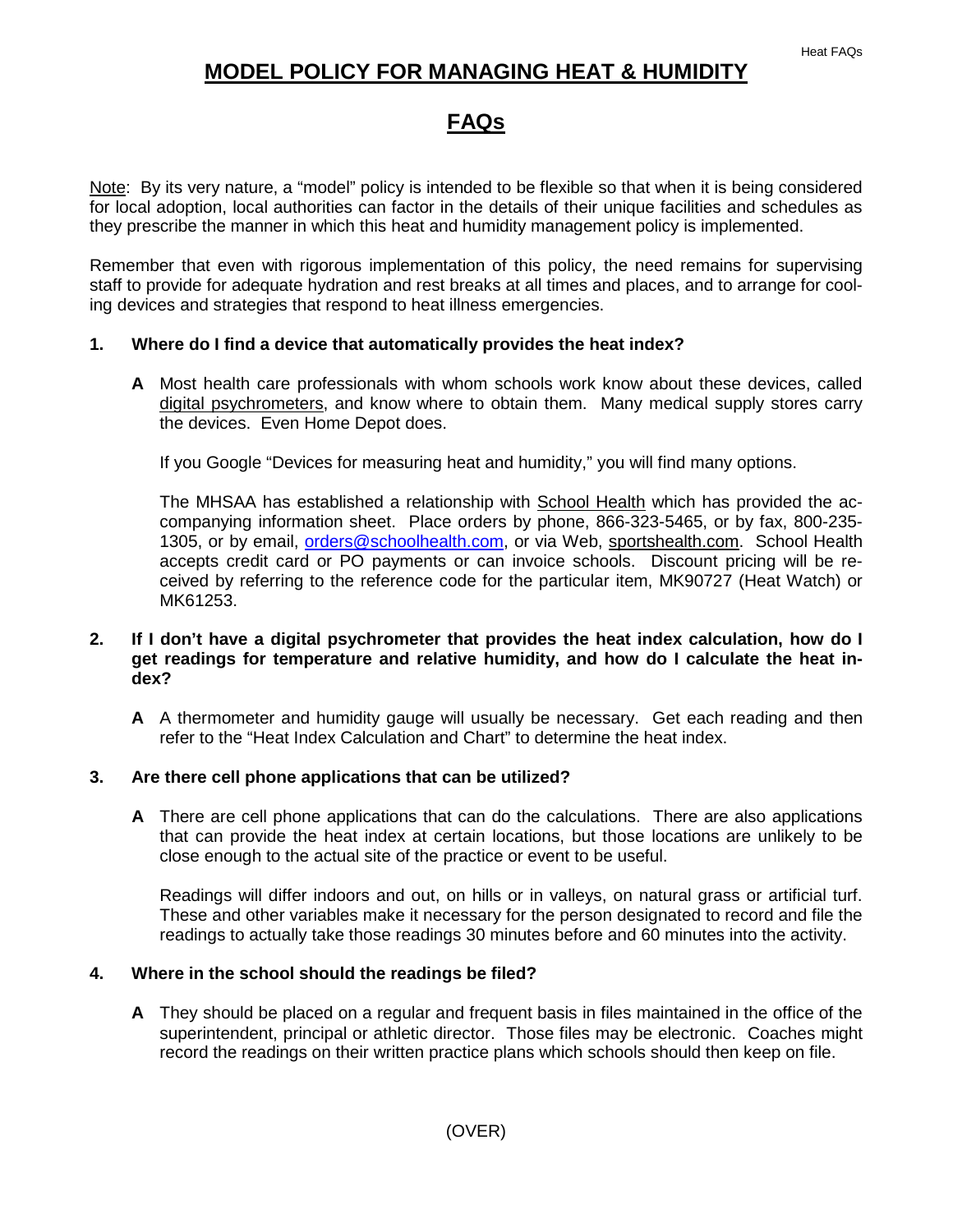### **5. Are there any MHSAA sports or any venues for which the policy is inapplicable?**

**A** Every practice and competition in every sport at every venue is intended to be subject to the policy when the temperature at the venue nears 80°F.

In the case of swimming & diving, the risk is greater to spectators than participants, who compete in water that may be cooler than the air temperature.

While most attention will be given to outdoor sports, do not neglect conditions at indoor venues, such as volleyball in facilities that are not air conditioned.

While most attention will be given to early fall and late spring activities, do not neglect conditions for winter sports, such as in the wrestling room.

Sometimes conditions will vary for different aspects of the same competition. For example, one tennis court may be in the shade, and another out of the wind. One part of a cross country course may be much hotter or more humid than other parts. The best course of action is to take the heat index at the place of the most severe conditions.

#### **6. Who and what control when there are multiple devices and different heat index readings at a venue?**

**A** Host management makes the decisions to suspend and to resume activity using those devices or systems usually relied upon at that venue.

#### **7. After a heat index reading that would require delay or suspension of activities, is there a period of time that must pass before activities resume?**

**A** No. Readings can be taken continuously during the delay or suspension of activities. When relief from high temperature and humidity is unlikely, local authorities should be implementing previously-considered contingency plans to relocate events to different venues or reschedule events to different days or times.

#### **8. May a school decide to implement this model policy for practices but not regular season contests?**

**A** Yes. However, MHSAA tournament managers will follow this policy for MHSAA tournament contests.

#### **9. When the temperature at the site of the activity is less than 80°, do we need to check and record the heat and humidity?**

**A** No. When the temperature is less than 80°, there is no combination of heat and humidity that will result in a need to curtail activity.

However, if the temperature is near 80°, it would be prudent to record that temperature in the usual way and to have a digital psychrometer programmed to alert you to increasing temperature or a heat index that prescribes precautions.

#### **10. The Model Policy calls for a heat index reading 30 minutes before and 60 minutes into an activity. How frequently thereafter should the heat index be checked for half-day or daylong events?**

**A** A reasonable expectation is to continue to check every 60 minutes while the temperature is 80°F or higher.